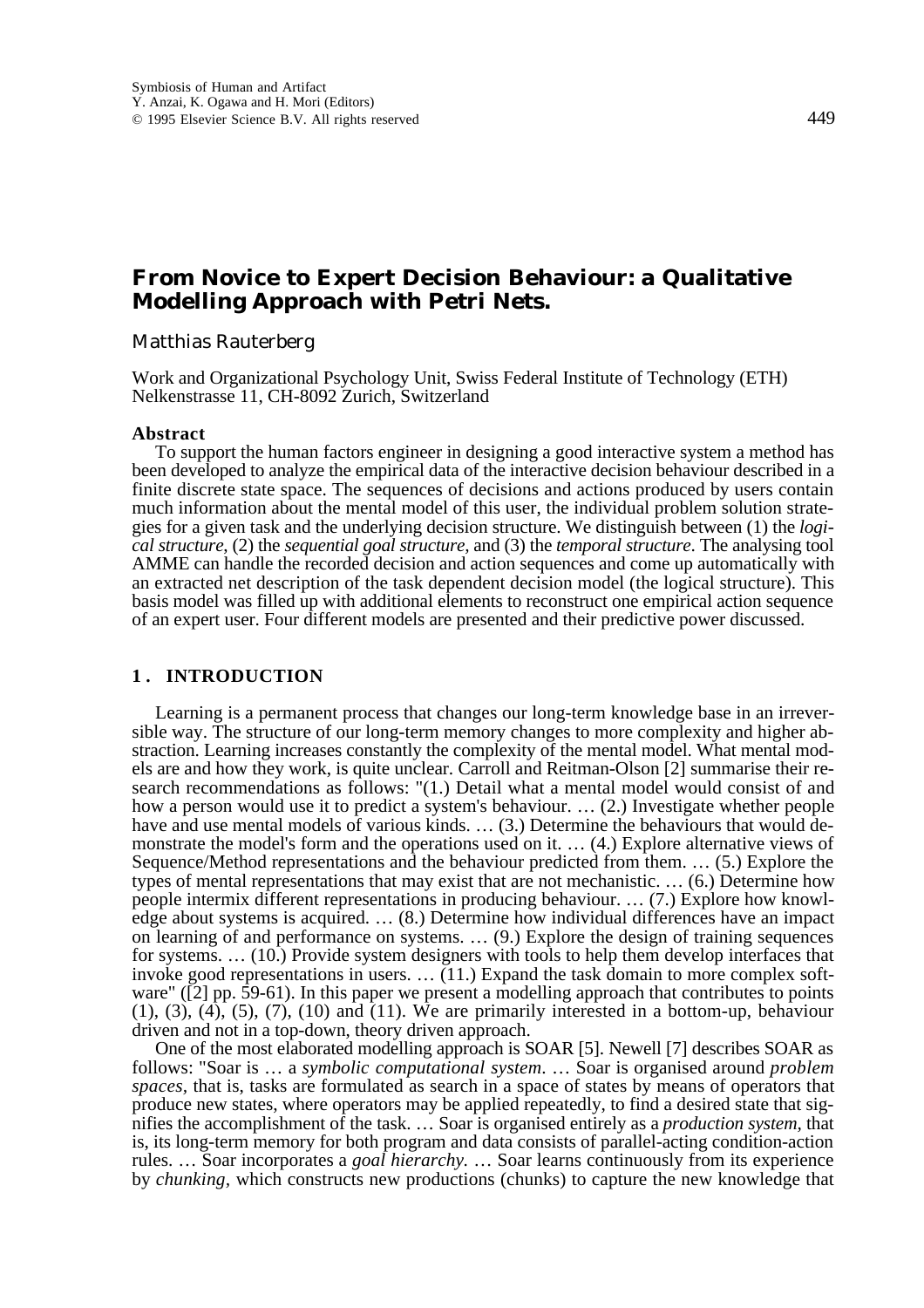Soar developed (in working memory) to resolve its difficulties" ([7] pp. 30-32). Soar is based on impasse-driven learning. "While Soar is performing a task by using the behaviour model in working memory, it is also learning. It is building chunks every time it impasses from one problem space to another, … These chunks constitute the acquisition of knowledge for doing the task" ([7] pp. 62-62). The knowledge generated by chunking and stored in the long-term memory represents only successful trials. Knowledge of unsuccessful attempts is not in memory. Learning in Soar means that long-term memory contains evidence only of the sequence of effective actions. But, what could it mean if the majority of our long-term memory consists only of *unsuccessful trials?* Soar seems to be a typical representative of a top-down, theory driven approach for *error-free skilled behaviour*. Why do we believe that a bottom-up is better than a top-down approach? The answer refers to the following assumption.

Most of the known modelling approaches is based on the assumption that the "mental model maps completely to the relevant part of the conceptual model, e.g. the user virtual machine. Unexpected effects and errors point to inconsistency between the mental model and the conceptual model" ([12] p. 258). This one-to-one mapping between the mental model and the conceptual model of the interactive system implies a *positive* correlation between the complexity of the observable behaviour and the complexity of the assumed mental model. But this assumption seems to be wrong.

Based on the empirical result in [11], that the complexity of the observable behaviour of novices is larger than the complexity of experts, we must conclude that the behavioural complexity is *negatively* correlated with the complexity of the mental model. If the cognitive structure is too simple, then the concrete task solving process must be filled up with a lot of heuristics or trial and error behaviour. Learning how to solve a specific task with a given system means that the behavioural complexity decreases and the cognitive complexity increases. Now, one of the central question is: What kind of knowledge is stored in the cognitive structure? Before we are able to give a preliminary answer to this question, we have to introduce our complexity measure.

## **2 . THE MEASUREMENT OF COMPLEXITY**

The symbolic representation of the machine system consists of the following elements: 1. objects (things to operate on), 2. operations (symbols and their syntax), and 3. states (the 'system states'). The mental model of the user can be structured in representing: objects, operations, states, system structure, decision and task structure. A net can be described as a mathematical structure consisting of two non-empty disjoint sets of nodes (S-elements and T-elements), and a binary flow relation (F). The flow relation links only different node types and leaves no node isolated [8]. Petri nets can be interpreted in our context by using a suitable pair of concepts for the sets S (signified by a circle  $(\bar{ } )$ ) and T (signified by a square  $[ ]$ ) and a suitable interpretation for the flow relation  $F$  (signified by an arrow ' $\ge$ ). Bauman and Turano [1] showed, that Petri nets are equivalent to formalism based on production rules (like CCT of Kieras and Polson [4]). In this sense, our approach can be subsumed under 'logic modelling', too. The main operations (relations) between two Petri nets are *abstraction*, *embedding* and *folding* [3].

The *folding operation* in the Petri-net theory is the basic idea of the approach presented in this paper. Folding a process means to map S-elements onto S-elements and T-elements onto Telements while keeping the F-structure. The result is the structure of the performance net. Each state corresponds to a system context, and each transition corresponds to a system operation. This sequence is called a 'process' (see Figure 1). An *elementary process* is the shortest meaningful part of a sequence:  $(s')$  ->  $[t']$  ->  $(s'')$ .

If the observable behaviour can be recorded in a complete  $\ldots$  > (state) -> [transition] -> (state) ->... process description (see Figure 1), then the analysis and construction of the net structure of this process are simple: you have only to count the number of all different states and transitions used, or to mark on a list the frequencies of each state and transition used in the process. But, if the observable behaviour can only be recorded in an incomplete (e.g., ...->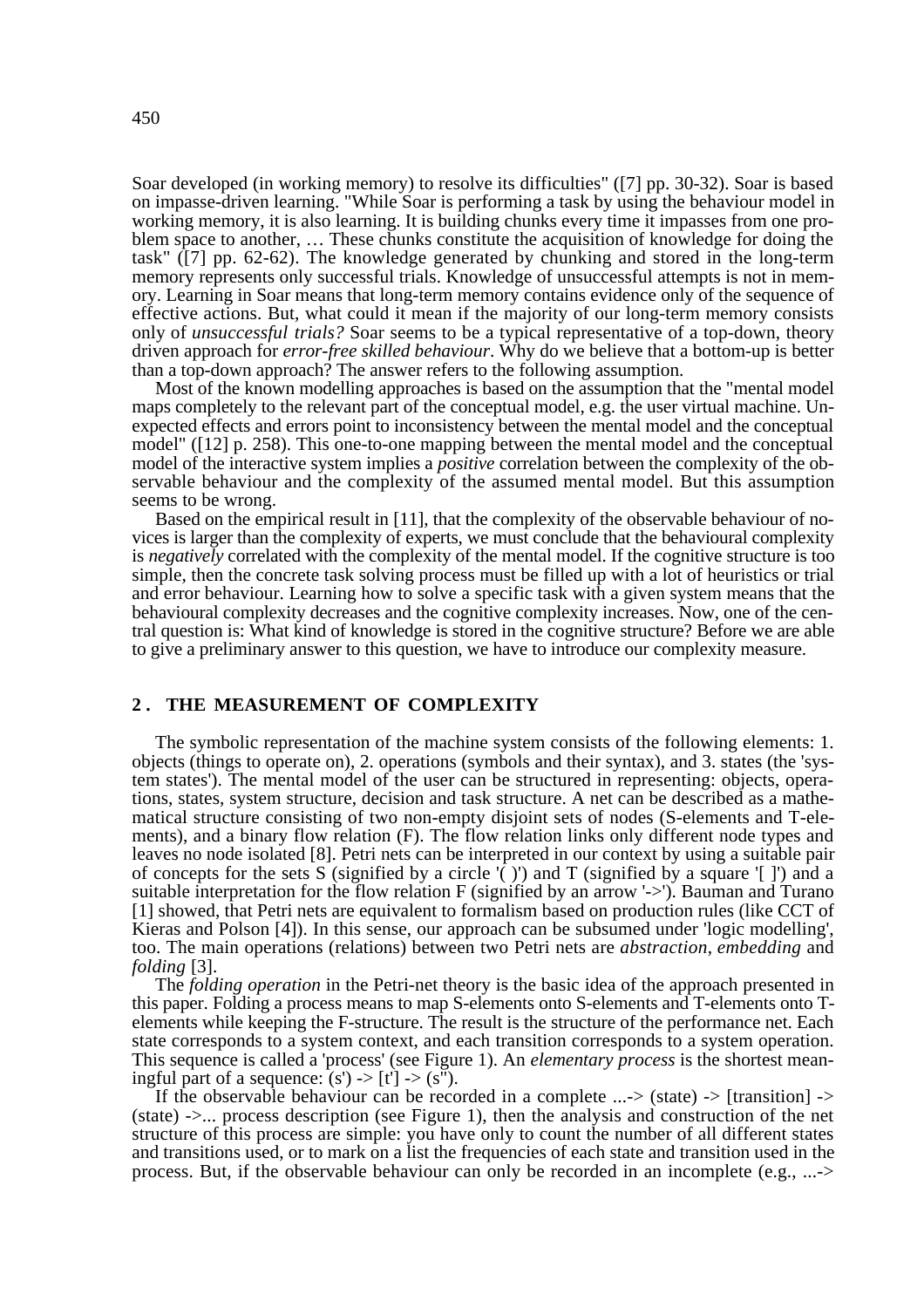(state)  $\rightarrow$  [transition]  $\rightarrow$  [transition]  $\rightarrow$ ... or ... $\rightarrow$  (state)  $\rightarrow$  [transition]  $\rightarrow$ ...) process description, then the analysis and construction of the net structure of this process are difficulty. You have to find out the correct state (transitions, respectively) between both transitions (states, respectively). Unfortunately, this is the most frequent case in practice. For these cases we need automatic tool support. In the last years we developed a tool, that gives us the possibility to analyze any processes with an incomplete process description, that are generated by finite state transition nets (cf. [11]).

The aim of the 'folding' operation is to reduce the elements of an observed empirical decision process to the minimum number of states and transitions, with the reduced number of elements being the 'logical decision structure'. Folding a decision process extracts the embedded net structure and neglects the information of the amount of repetitions, the sequential order, and the temporal structure. A simple pattern matching algorithm looks for all 'elementary processes' in the sequence. A composition algorithm (the folding operation) is now able to build up the Petri net combining all elementary processes. The result of a folding operation of our example sequence (Figure 1) is the Petri net given in Figure 2.

Measurable features of the behavioural process are: number of states and transitions totally used, number of different states and different transitions used, dwell time per state and transition, etc. These measurements can be easily done based on a protocol of the user's behaviour automatically recorded by an interactive software program (the dialog system) in a 'log file'.

To measure complexity we use the Ccycle metrics of McCabe [6]. With Ccycle we have a useful quantitative metric to measure behavioural complexity. We are discussing the advantages and disadvantages of four different quantitative metrics in the context of an empirical investigation elsewhere (see [10]). The complexity measured with Covel is defined by the difference of the total number of connections (F: arrows) and total number of net elements (T-transitions plus S-states). The parameter P is a constant to correct the result of Formula 1 in the case of a sequence  $(F - (T + S) = -1)$ ; the value of P in our context is 1.

 $C<sub>cyclic</sub> = F - (T + S) + P$  (1)

The measure Ccycle of the model-1 in Figure 2 is  $[18 - 13 + 1 = 6]$ ; the complexity of the net shown in Figure 2 is six. But, what could this number mean? McCabe [6] interprets Ccycle as the *number of linear independent paths* through the net. Other interpretations of Ccycle are *number of holes* in a net or *number of alternative decisions* carried out by the users.

Observing the behaviour of people solving a specific problem or task, is our basis for estimating 'model complexity (MC)'. The cognitive structures of users are not directly observable, so we need a method and a theory to use the observable behaviour to estimate MC. We call the complexity of the observable behaviour the 'behavioural complexity'. This behavioural complexity can be estimated by analysing the recorded concrete task solving process. The necessary task solving knowledge for a given task is constant. This knowledge embedded in the cognitive structure of the mental model can be reconstructed.

#### **3 . RECONSTRUCTION OF THE MENTAL MODEL**

We carried out an empirical investigation to compare different types of interfaces (see [9]). For the reconstruction we chose one part of a log file of an expert user (see Figure 1). The whole process of the shown example is based on 12 transitions and  $12+1=13$  dialog states. The expert user started from the main menu and made with the ASCII-key 'd' the module 'data' active and with the ASCII-key 'a' the routine 'browse'. Pressing the function-key 'F3' he tried to reach a dialog state where he could change the actual data set, but this operation was only possible in the main menu. The system changed to the dialog state 's3' (wrong input state) and responded with the output message "Press space to continue." This message was incorrect implemented, so that the user tried unsuccessfully to leave the 'wrong input state'. Only when he 'found' the function-key 'F9', he could escape from 's3'. The wrong output message was the reason to press three times the space key '\_'.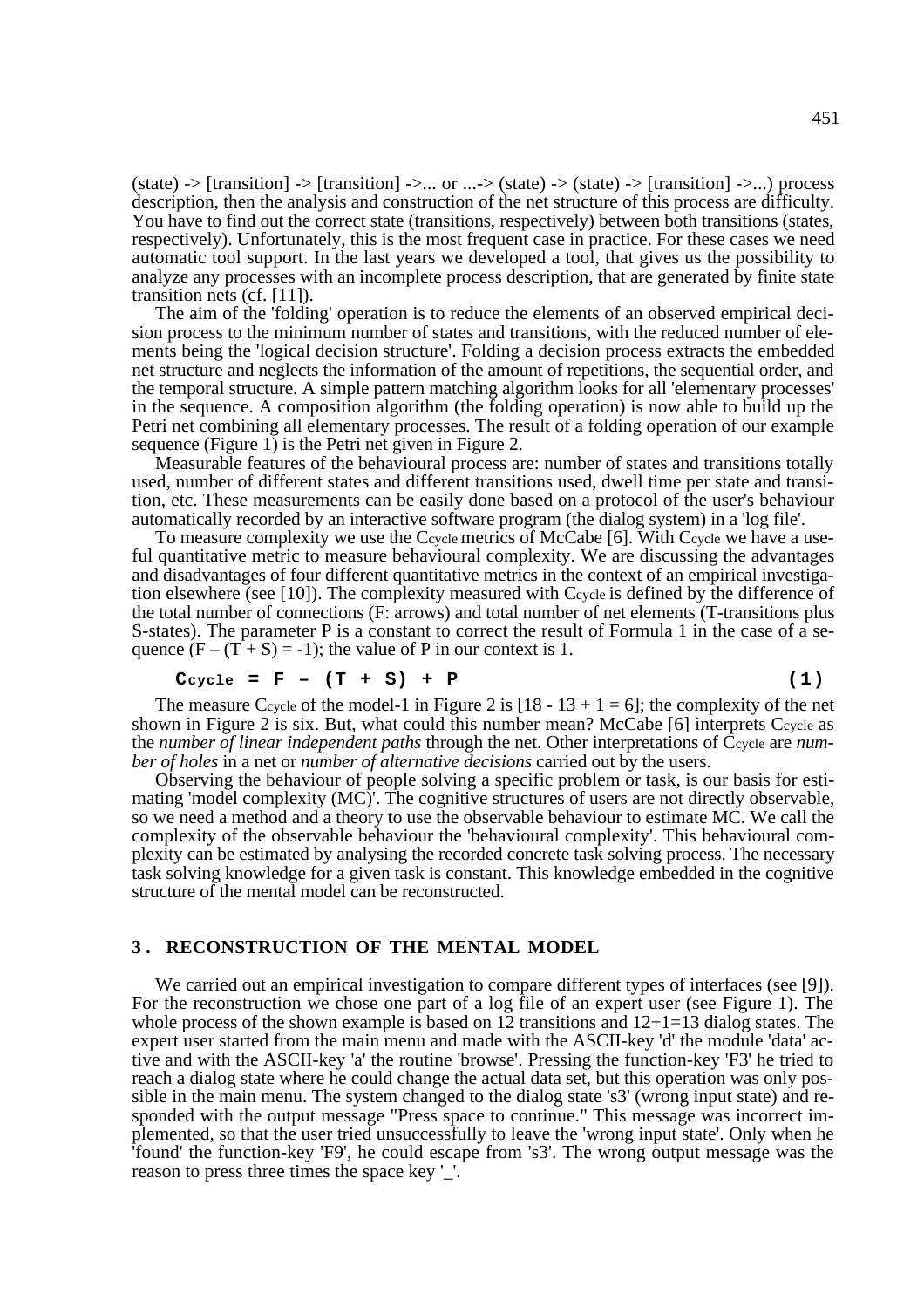



Figure 2. *Model-1*: the pure 'logical structure' of our example sequence in Figure 1.



Figure 1. The original behavioural sequence of an expert with a relational database system (cf. [9]).

Figure 3. *Model-2*: the model-1 was supplemented with S-elements as *goals* (g1), …, (g3), as *memory places* (m1), and as *extinction places* (e1), (e2), …, (e4).

Mental models consist of three different types of knowledge: (1) the 'pure' logical structure of the task, (2.) the sequential structure of all goals, and (3.) the temporal structure of all operations. The pure logical structure is automatically extracted with our tool AMME (cf. [11]). This net is called model-1. Model-1 does not contain any knowledge about goals and time.

For a first attempt to simulate the sequence in Figure 1 we build model-2 with goals and memory elements. In model-2 (see Figure 3) the S-element (m1) is free for 'recall' of the solution. The three S-elements (g1), ..., (g3) are included in model-2 to simulate the sequential goal structure of the valid transitions outside state 's3'. The four marked S-elements (e1), ..., (e4) are included in the model to simulate the 'extinction'-rate as one aspect of the memory. The number of marks is positively correlated with the extinction-rate of the corresponding transition. If the transition is so often made active as marks are on the S-element then this transition can not be fired anymore. This consequence is a model of learning caused by unsuccessful trials. Model-3 has a complete goal structure for all transitions (see Figure 4). We combined the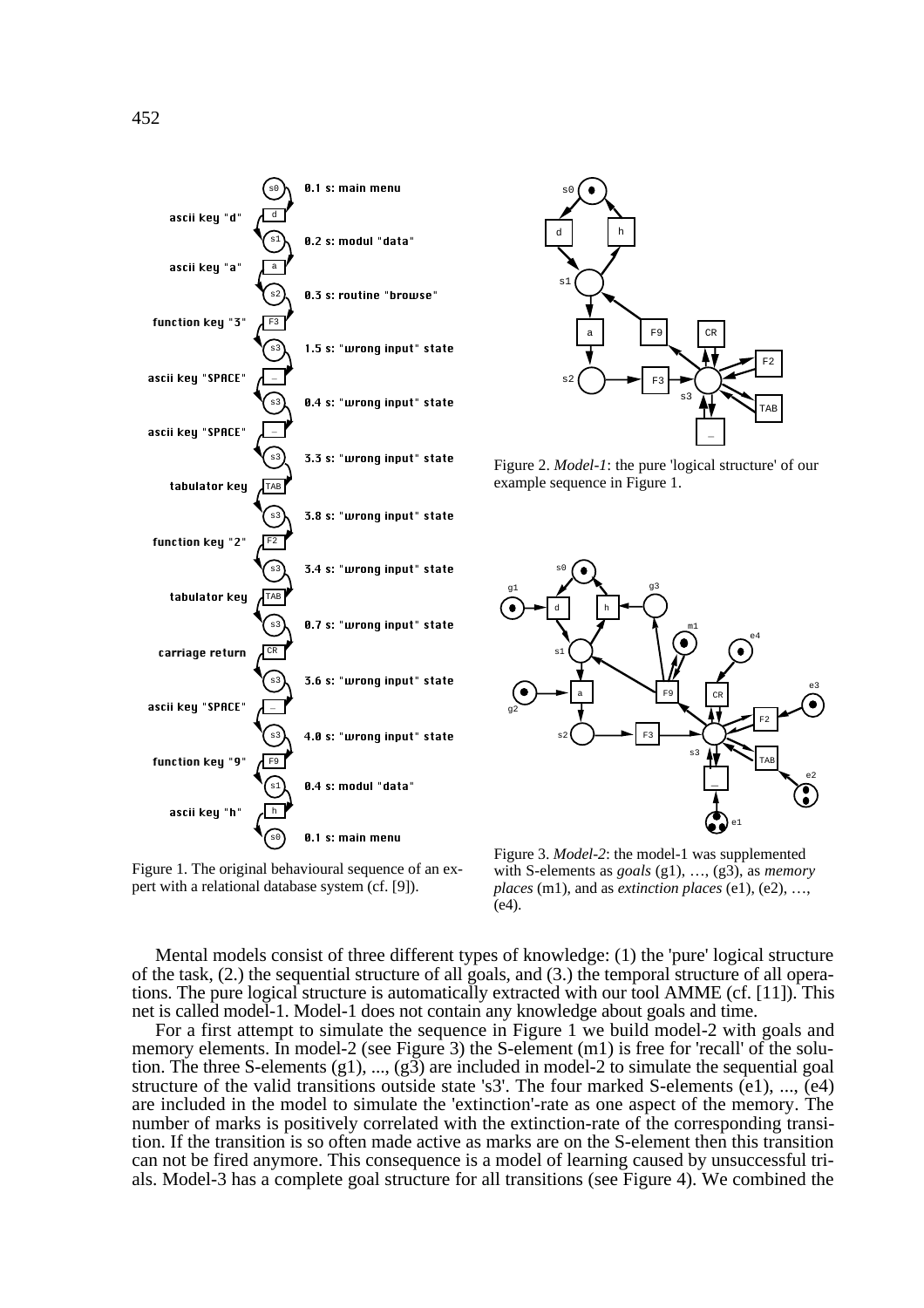goal-element of transition '\_' with the S-element for the extinction-rate. The activation of transition 'F3' fills this S-element with an additional mark, so that we have then the same extinction-rate as in model-2. Model-4 has exactly the same structure as model-3 (cf. Figure 5). The only difference between model-3 and model-4 is the time delayed transition 'F2'. This delay increases the probability that the transitions '\_' and 'TAB' exceeds completely their extinctionrate before transition 'F2' is fired.



**F2 delayed** s0 d h s1 a s2 s3 F3 F9 TAB CR g6  $e^4$ e3 e1  $^{g_3}$  e2 **\_** g1 g2 m1 g5 g4 g3 g7

Figure 4. *Model-3*: this Petri-net is equivalent to model-2 with four additional goals to simulate the sequential structure.

Figure 5. *Model-4*: this Petri-net is equivalent to model-3 with an additional time delay of transition 'F2'.

#### **4 . VALIDATION OF THE FOUR MENTAL MODELS**

To validate the four different mental models, a simulation study was carried out. With a Petri-net simulator each of our four models was implemented, marked and executed. We generated different task solving sequences with each model. To estimate the difference between the original sequence (cf. Figure 1) and each simulated sequence, we used the following procedure:

- 1. We numbered consecutively all operations ('transitions', respectively) in Figure 1 ['d' = '1',  $a' = '2'$ ,  $F3' = '3'$ , ..., 'h' = '12']. The number R is the rank-position of each transition t in the original sequence.
- 2. We attached these numbers to all generated transitions (t) of each simulated sequence. For example, the shortest sequence we found, was generated with model-1: ['d', 'h']. The rankpositions R of these both transitions are: ['1', '12'] (compared with the original sequence).
- 3. We calculated a 'similarity ratio' (SR) as follows:

$$
SR = \left[1 - \left\{\sum_{t=1}^{N_{sim}} |R_{org,t} - R_{sim,t}| + \sum_{N_{sim+1}}^{N_{org}} \max(R_{org})\right\} / N_{org}^2\right] * 100\%.
$$

SR is a sufficient measure of the difference between the simulated sequence and the original sequence. N is the number of all transitions in a sequence. The maximum of Rorg is equal to Norg (Norg in Figure 1 is 12). SR is only valid for simulated sequences that fulfil the following condition:  $\bar{N}_{sim} \leq N_{org}$ . For example, SR of the shortest sequence ['1', '12'] is 10%. 4. We averaged the similarity ratios of all simulated sequences per model (see Table 1).

The results in Table 1 show that with increasing complexity of the mental model (MC) the similarity ratio (SR) tends to 100%. Interesting is to note that the structure of model-3 does not distinguish from the structure of model-4. Only the delayed transition 'F2' increases SR by 9%. Additionally to the positive correlation between MC and SR we can see that the variance (measured by the standard deviation) decreases continually. This result indicates that the predictive power increases from model-1 to model-4.